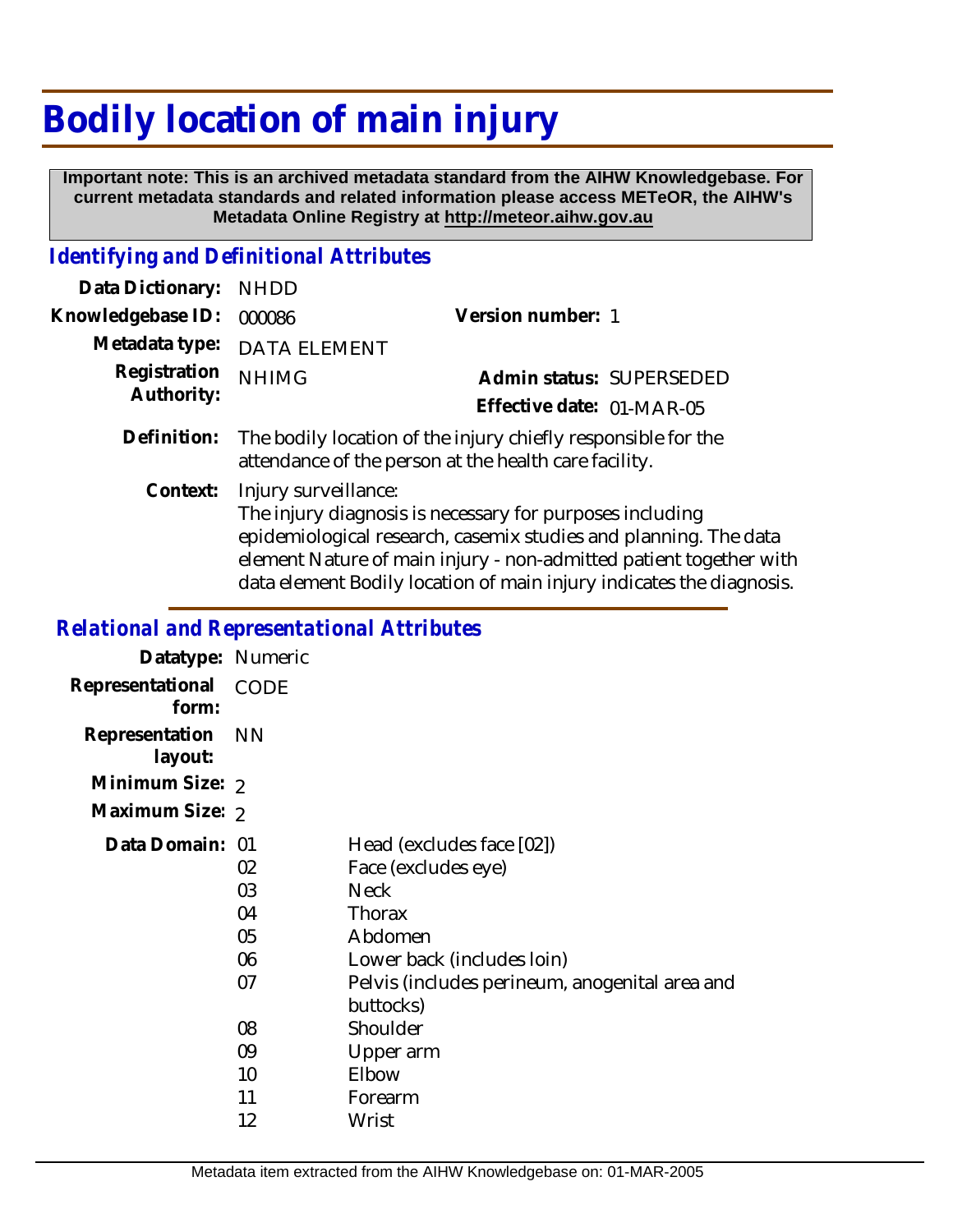- 13 Hand (include fingers)
- 14 Hip
- 15 Thigh
- 16 Knee
- 17 Lower leg
- 18 Ankle
- 19 Foot (include toes)
- 20 Unspecified bodily location
- 21 Multiple injuries (involving more than one bodily location)
- 22 Bodily location not required

Guide For Use: If the full ICD-10-AM code is used to code the injury, this item is not required (see data elements Principal diagnosis and Additional diagnosis).

> If any code from 01 to 12 or 26 to 29 in the data element Nature of main injury has been selected, the body region affected by that injury must be specified.

> Select the category that best describes the location of the injury. If two or more categories are judged to be equally appropriate, select the one that comes first on the code list. A major injury, if present, should always be coded rather than a minor injury. If a major injury has been sustained (e.g. a fractured femur), along with one or more minor injuries (e.g. some small abrasions), the major injury should be coded in preference to coding 'multiple injuries'. As a general guide, an injury which, on its own, would be unlikely to have led to the attendance may be regarded as 'minor'. Bodily location of main injury code is not required with other Nature of main injury codes (code 22 may be used as a filler to indicate that a specific body region code is not required).

Related metadata: is used in conjunction with Nature of main injury - non-admitted patient version 1

## *Administrative Attributes*

| Source Document: |                                                                                                                                                                                                                                                                                                                                                    |
|------------------|----------------------------------------------------------------------------------------------------------------------------------------------------------------------------------------------------------------------------------------------------------------------------------------------------------------------------------------------------|
|                  | Source Organisation: National Injury Surveillance Unit<br>National Data Standards for Injury Surveillance Advisory Group                                                                                                                                                                                                                           |
|                  | Comments: This item is related to the ICD-10-AM injury and poisoning<br>classification. However, coding to the full ICD-10-AM injury and<br>poisoning classification (see data element Principal diagnosis) is<br>not available in most settings where basic injury surveillance is<br>undertaken. This item, in combination with the data element |